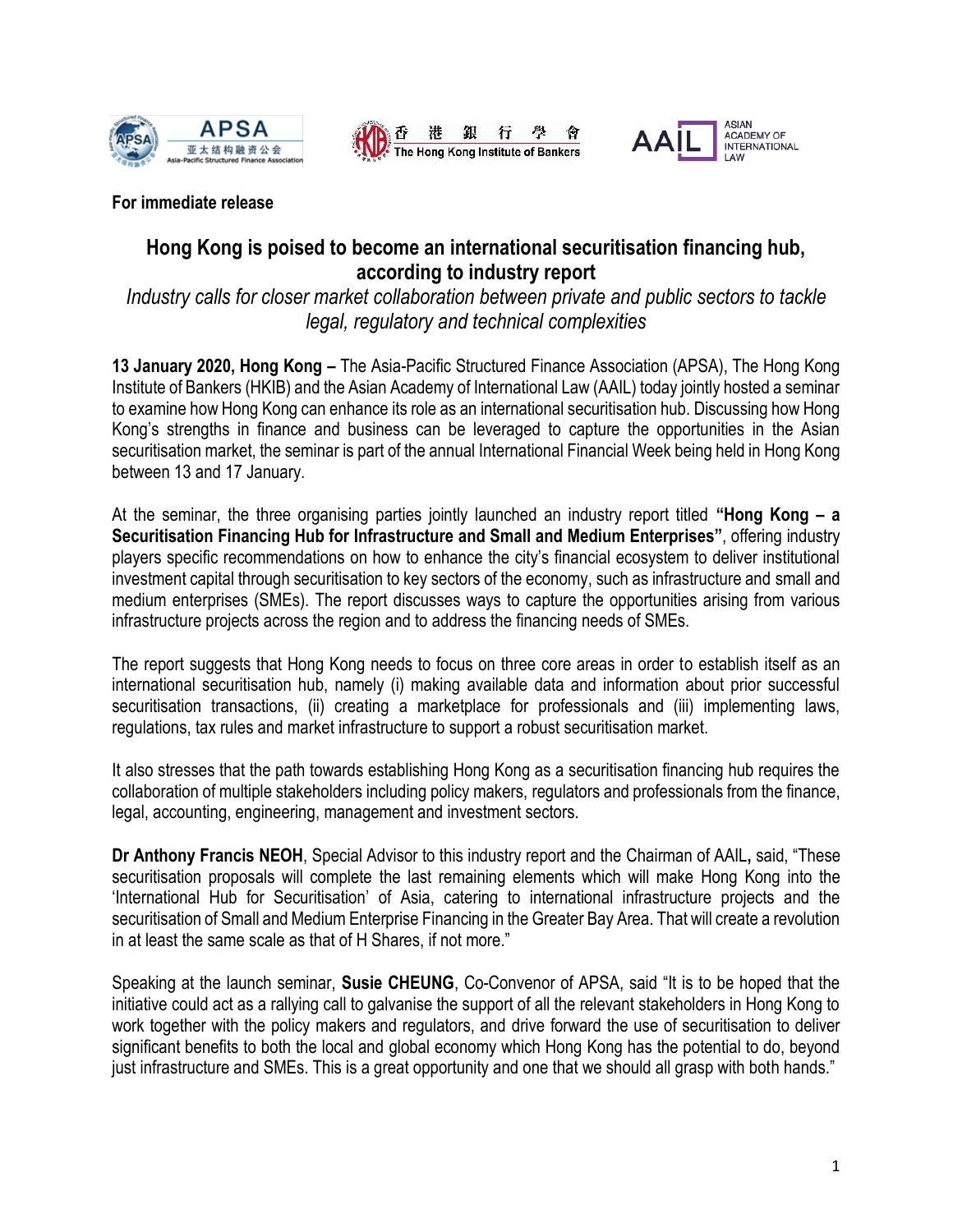**Carrie LEUNG**, Chief Executive Officer of the HKIB, said, "To ensure we can deliver a securitisation framework that reaches the highest international standards, we need to strengthen our local talent pool. Securitisation encompasses more than issuance and underwriting, and one of the next steps will be to set out best practices in key areas such as credit risk management and insurance in which local banking and financial services practitioners can actively participate."

Please download a full version of the report [here.](http://www.apsa-asia.com/files/pdf/publications/The_Report_English.pdf)

\*\*\*Ends\*\*\*



## **Photo captions:**

Photo 1: Howard LEE, Deputy Chief Executive, Hong Kong Monetary Authority speaks at a seminar today to examine how Hong Kong can enhance its role as an international securitisation hub.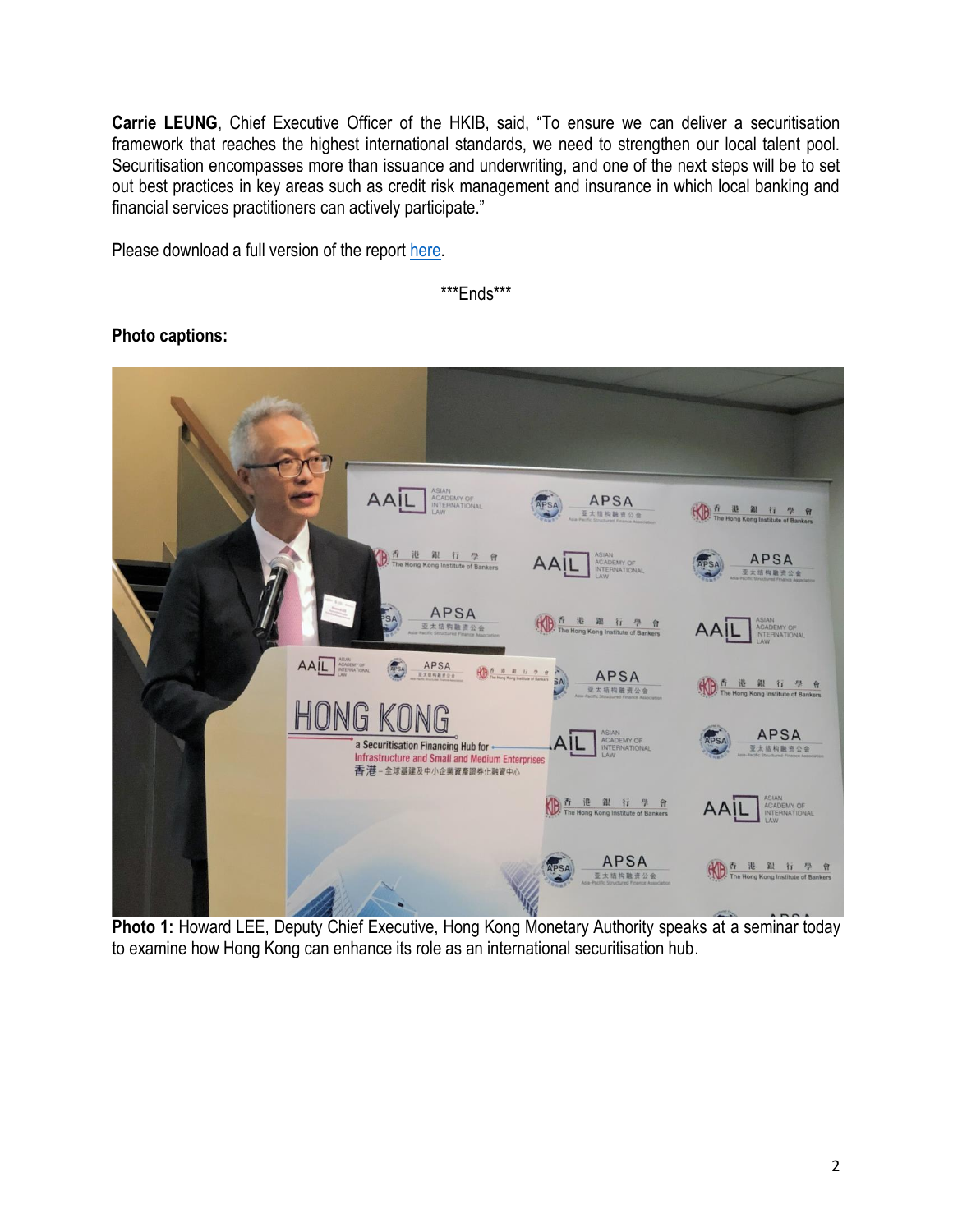

Photo 2: The Asia-Pacific Structured Finance Association (APSA), The Hong Kong Institute of Bankers (HKIB) and the Asian Academy of International Law (AAIL) today launched an industry report titled "Hong Kong – a Securitisation Financing Hub for Infrastructure and Small and Medium Enterprises". In the photo are (from left to right) Susie CHEUNG, Co-Convenor of APSA; Dr Anthony Francis NEOH, Special Advisor to the Report and the Chairman of the AAIL and Carrie LEUNG, Chief Executive Officer of the HKIB.

## **For further enquiries, please contact**

**Asia-Pacific Structured Finance Association** Susie Cheung +852 9035 8663 [cheung.susie@gmail.com](mailto:cheung.susie@gmail.com)

**The Hong Kong Institute of Bankers**

**Paradigm Consulting** Ralph Lee +852 2251 9833 Vivienne Lam +852 2377 1408 [hkib@paradigmconsulting.com.hk](mailto:hkib@paradigmconsulting.com.hk)